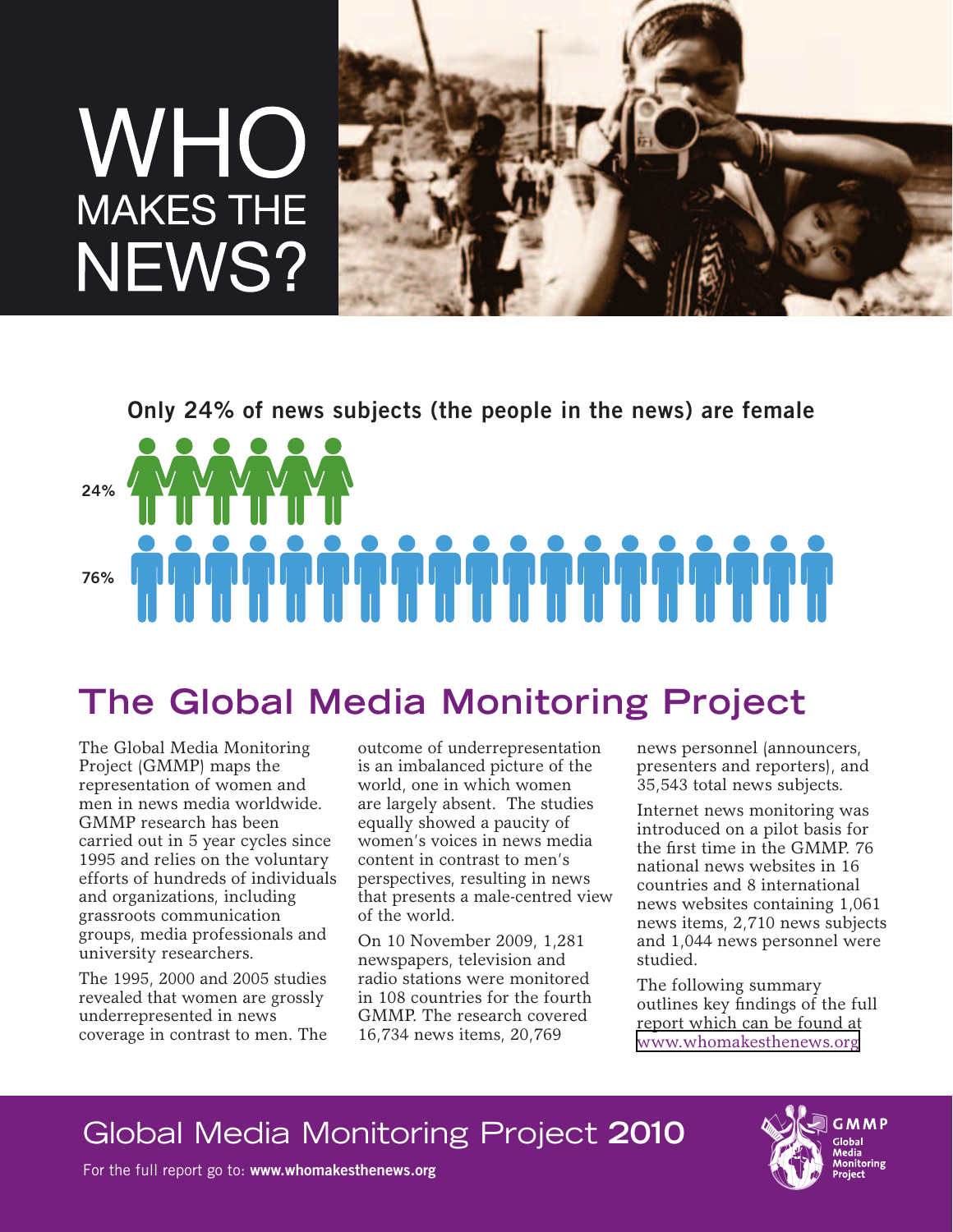## **News Subjects**

#### ■ Only 24% of the people heard or read about in print, radio and **television news are female. In contrast, 76% - more than 3 out of 4 – of the people in the news are male.**

This is a significant improvement from 1995 when only 17% of the people in the news were women. However, despite a slow but overall steady increase in women's presence in the news over the past 10 years, the world depicted in the news remains predominantly male. This picture is incongruent with a reality in which at least one half of the world's population is female.

#### ■ **News continue to portray a world in which men outnumber women in almost all occupational categories, the highest disparity being in the professions.**

The proportion of female news subjects identified, represented or portrayed as workers or professionals over the past 10 years has risen in some occupational categories. The gap however remains high especially in the professions as depicted in the news. Further, out of 25 occupational categories, women outnumber men in only 2: news subjects presented as homemakers (72%) and those presented as students (54%). The picture seen through the news becomes one of a world where women are virtually invisible as active participants in work outside the home.

#### ■ As persons interviewed or heard in the news, women remain **lodged in the 'ordinary' people categories, in contrast to men who continue to predominate in the 'expert' categories.**

Women are inching closer to parity as people providing popular opinion in the news, at 44% of persons interviewed in the news in this capacity compared to 34% in 2005. Despite the gains, only 19% of spokespersons and 20% of experts are women. In contrast, 81% of spokespersons and 80% of experts in the news are male.

#### ■ 18% of female news subjects are portrayed as victims in **comparison to 8% of male subjects. In contrast, women are now twice as likely to be portrayed as survivors than men.**

While the gap between the percentage of women and the percentage of men depicted as victims remains large, it has been narrowing gradually since 1995. Remarkably, in 2010, 6% of females in contrast to 3% of males are portrayed as survivors. This is a reversal of the situation in 2005 when 4% of females compared to 8% of males were portrayed as survivors.



## **Reporters & Presenters**

#### ■ **For stories reported on television, radio and newspapers, the percentage of those by female reporters is exactly similar to that registered in 2005, that is 37%.**

The percentage of stories by female reporters across all three mediums combined rose until 2005. The statistics for radio are noteworthy for the sharp rise between 2000 and 2005 (from 27% to 45% of stories reported by women), followed by a dramatic 8 percentage point drop 5 years later. The negative change on radio between 2005 and 2010 accounts for the stagnation in the overall average statistic found in 2010.

#### ■ 52% of stories on television and 45% of those on radio are **presented by women.**

The average total number of stories on television and radio presented by women is 49%, less than half of the total number of stories on both mediums combined, a 4 percentage point drop since 2005 and lower than in 1995 when the statistic was 51%.

#### ■ Since the year 2000 the percentage of stories reported by **women compared to those reported by men has increased in all major topics except 'science/health'. Nonetheless, stories by male reporters continue to exceed those by female reporters in all topics.**

The changes range from 3 to 11 percentage points, the highest increase being in stories on 'celebrity/arts'. Men report 67% of stories on politics/government, 65% of stories on crime/violence and 60% of stories on the economy. The percentage of stories on science/health reported by women declined sharply between 2000 and 2005 from 46% to 38%, a decline that was followed by an increase to 44% in 2010 that nevertheless has not been sufficient to bring the proportion back up to the level noted a decade ago.

#### ❚ **Stories by female reporters contain more female news subjects than stories by male reporters.**

This trend has persisted over the past 10 years. In 2000, 24% of news subjects in stories by female reporters were female, in contrast to only 18% in stories by male reporters. Currently, the statistics stand at 28% and 22% respectively.



#### **Stories by female reporters, by region, by medium: 2010.**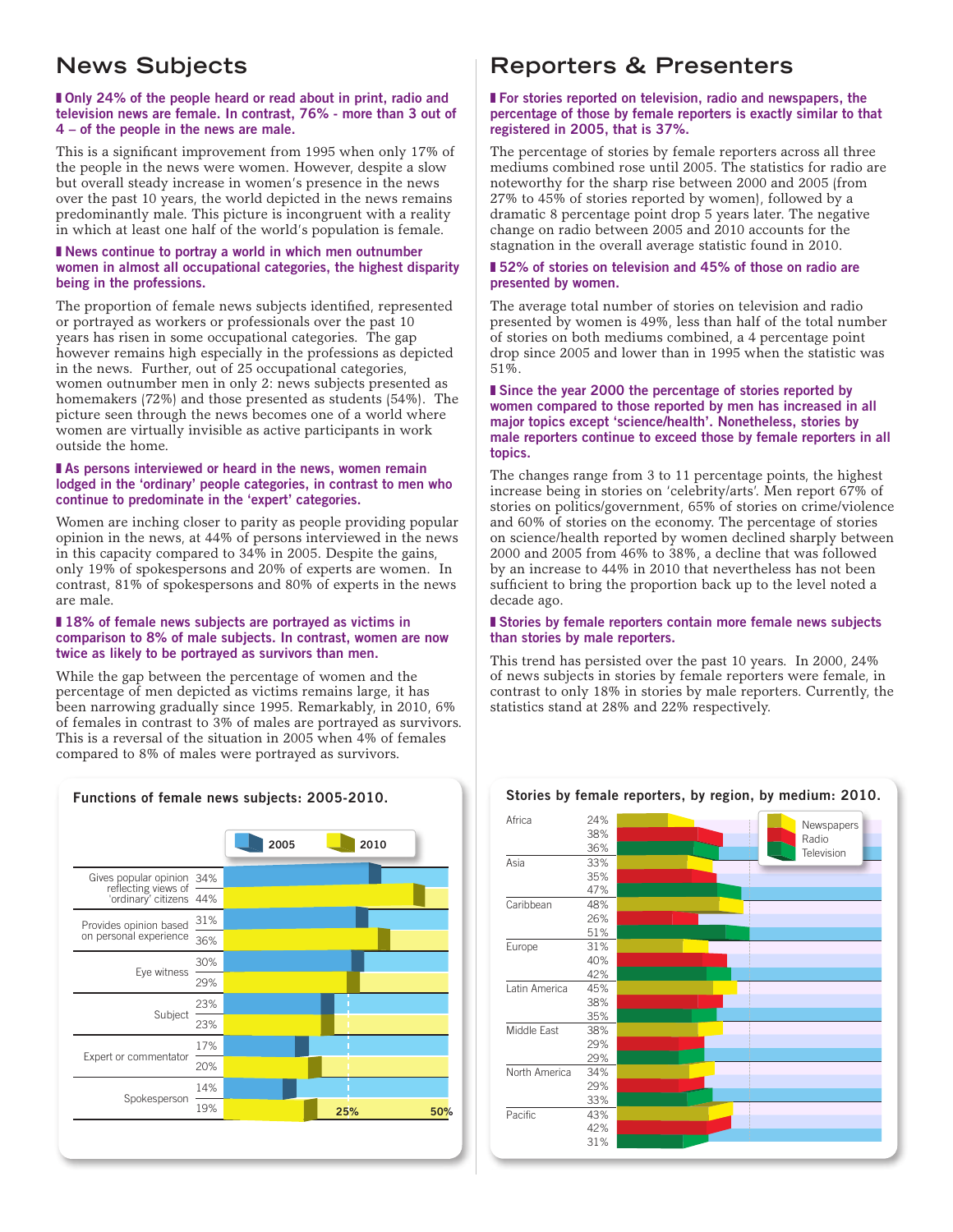#### **Stories by female reporters, by major topics: 2000-2010**



*"Fair gender portrayal is a professional and ethical aspiration, similar to respect for accuracy, fairness and honesty."*

Aidan White, General Secretary of the International Federation of Journalists in *Getting the Balance right: Gender Equality in Journalism*. IFJ. 2009

**Stories and gender stereotypes, by region: 2010.**

### **News Content**

#### ■ 13% of all stories focus specifically on women.

This is a statistically significant change from the 10% found in the 2005 research. In the major topic 'politics/ government' women are now central in 13% of stories compared to 8% in 2005; in 'science/health' it went from 6% in 2005 to 16% in 2010; and in stories on 'economy' from 3% to 11%.

#### ■ Only 6% of stories highlight issues of gender equality or **inequality.**

The major topics 'science/health' and 'social/legal' contain higher proportions of stories that highlight (in)equality issues, than topics in which women have historically been marginalized, namely those on politics and the economy. The latter are topics that dominate the news agenda.

#### ■ 46% of stories reinforce gender stereotypes, almost eight times **higher than stories that challenge such stereotypes (6%).**

Over 50% of stories on 'crime' reinforce stereotypes, followed closely by celebrity and political stories.

Of all the topics, 'social/legal' stories most often challenge stereotypes than stories on any other topic.

#### ■ Stories by female reporters are visibly more likely to **challenge stereotypes than those filed by male reporters and are also less likely to reinforce stereotypes than those reported by men.**

7% of stories reported by women challenge stereotypes, in contrast to 4% of stories by male reporters. 35% of stories by female reporters reinforce stereotypes compared to 42% of stories reported by men. These statistics evidence sex disparity in reporting patterns on this indicator.

#### ■ Only 10% of stories quote or refer to relevant local, national, **regional or international legal instruments on gender equality and/or human rights.**

This finding suggests that numerous stories miss the opportunity to create awareness on instruments enacted to protect human rights, women's rights or gender equality, supporting an observation by gender and communication groups on the relative invisibility of human/women's rights in mainstream news content.

| <b>Topic</b>  | <b>Reinforces</b><br>stereotypes | <b>Neither</b><br>challenges<br>nor reinforces | Clearly<br>challenges<br>stereotypes |     |
|---------------|----------------------------------|------------------------------------------------|--------------------------------------|-----|
| Africa        | 77%                              |                                                | 18%                                  | 5%  |
| Asia          | 42%                              | 53%                                            |                                      | 5%  |
| Caribbean     | 39%                              | 55%                                            |                                      | 6%  |
| Europe        | 46%                              | 49%                                            |                                      | 4%  |
| Latin America | 30%                              | 57%                                            |                                      | 13% |
| Middle Fast   | 81%                              |                                                | 14%                                  | 4%  |
| North America | 61%                              |                                                | 30%                                  | 9%  |
| Pacific       | 10%                              | 88%                                            |                                      | 2%  |

### **Internet news**

#### ■ **Women comprised only 23% of the news subjects in stories from the 84 news websites monitored.**

This finding suggests that the underrepresentation of women in traditional news media has been carried over into the virtual news world.

■ 16% of female online news subjects were depicted as **victims in contrast to 5% of the male news subjects.** 

■ Only 36% of the news stories in the sample were reported **by women, compared to 64% of stories by men.** 

#### ■42% of the online news stories were found to reinforce **gender stereotypes, only 4% challenged them, and the majority 54% neither reinforced nor challenged stereotypes.**

Overall, the differences, some of which are statistically significant, point to a conclusion that Internet news is a format in which gender biases become not only more visible but even more concentrated than in the traditional news media.